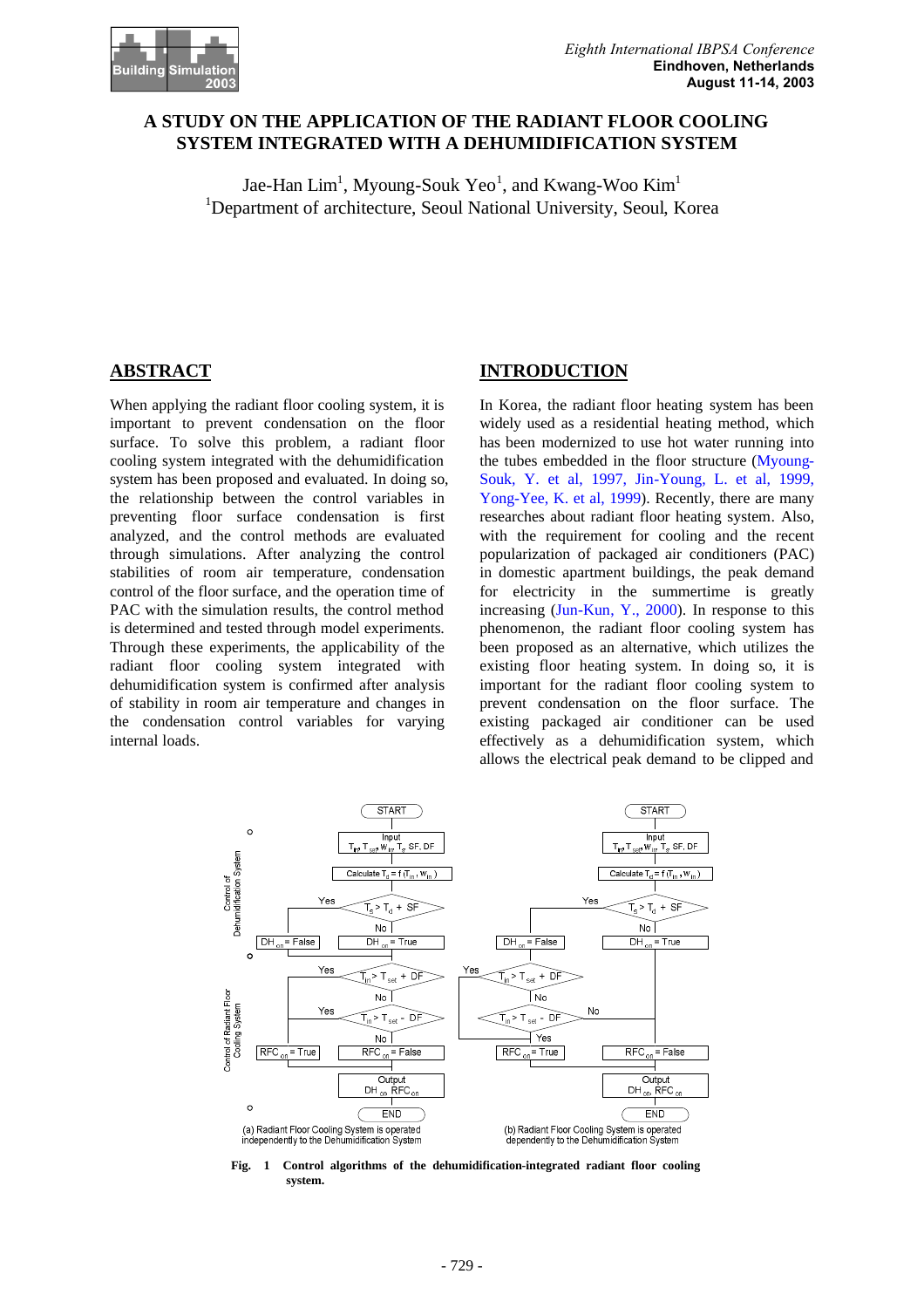shifted if the cooling sources for the radiant floor cooling is diversified into the gas-fired absorption chiller or district cooling. However to apply the dehumidification system to the radiant floor cooling system for the condensation problem, research is necessary on the analysis of condensation control method, and stability in room air temperature with varying internal loads according to the condensation control alternatives.

Therefore, this study applies the dehumidification system to the radiant floor cooling, and finds the method to yield the better control performance. Model experiments are performed for this control method during the cooling period, and the applicability of the radiant floor cooling system with dehumidification system is confirmed through the analysis of stability in room air temperature and changes in the condensation control variables for varying internal loads.

# **CONTROL FACTORS AND CONTROL METHODS**

In radiant floor cooling, condensation occurs with changes in floor surface temperature, room air temperature, and room air humidity. Changes in the room air temperature are caused by external and internal heat loads, such as solar radiation, occupants, lighting, and equipment. In general, the factors affecting room air temperature are as follows: convection and radiation at each surrounding surface, internal heat generations and infiltration. Considering the control of room air temperature, allowance for the time lag should be considered. Changes in the floor surface temperature occur

according to the flow rate and temperature of the cooling water, and also vary according to time lag characteristics of the floor structure. For this reason, it is appropriate to control the dew point temperature through dehumidification to prevent surface condensation.

In radiant floor cooling, the amount of heat absorbed depends on the flow rate and temperature of the supply water. Thus, the control methods may be classified into flow rate control, such as on/off control and variable flow control, and supply temperature control, such as outdoor reset control and outdoor reset with indoor temperature feedback control, which have been studied in the area of the floor heating system. When the radiant floor cooling with the dehumidification system controls both room air temperature and condensation occurrence, the control factors for room air temperature, floor surface temperature, and room air humidity interact with one another. In other words, dehumidification system normally removes both moisture and sensible heat from entering air, so overcooling of room air temperature can be occurred. Therefore, the control methods may be classified into the cases where the operation of radiant floor cooling is unaffected by the operation of dehumidification (the two are independent, as in Fig. 1 (a)), and the case where the operation of radiant floor cooling is affected by the operation of dehumidification (the radiant floor cooling is dependent on dehumidification, as in Fig. 1 (b)). In the current study, on/off bang-bang control (case I, case II in Table 1), which is commonly used in the heating systems of existing apartment buildings, and outdoor reset with indoor temperature



**Fig. 2 Diagram of the room thermal model for simulation program.**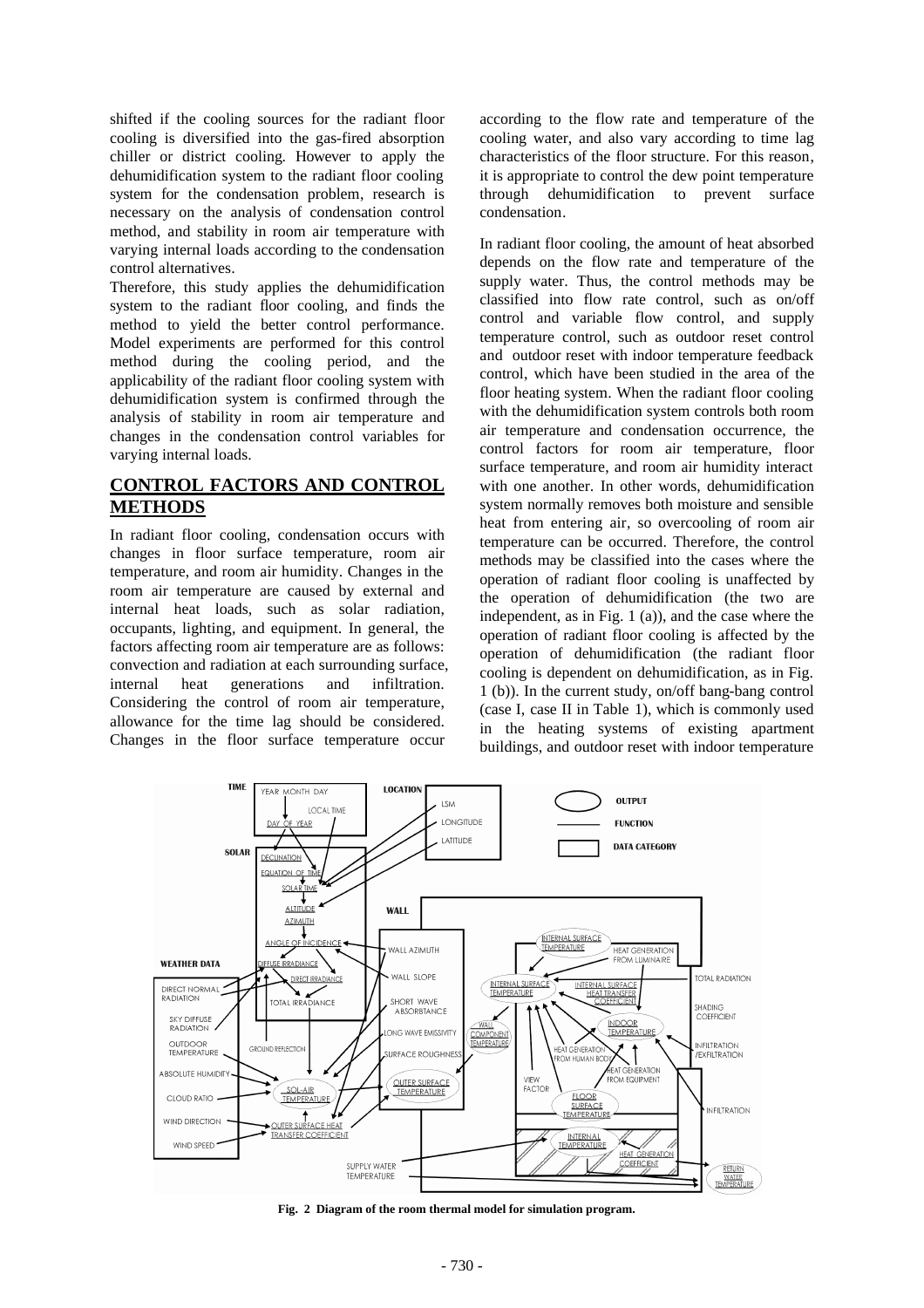feedback control (case III, case IV in Table 1), which was found to show good control performance in a previous study (Jae-Han, L. et al, 2001), are applied as the control methods. So, when the two are dependent, supplied water of the radiant floor cooling is stopped (on/off bang-bang control) or recirculated (outdoor reset with indoor temperature feedback control) if dehumidification system is operating. Packaged air conditioners with direct expansion coil (DX coil) are used for the dehumidification system.

### **SIMULATIONS**

### Simulation algorithms

The room thermal model used in simulation program is based on the implicit type of finite difference method for the calculation of unsteady state heat conduction of building envelopes, as shown in Fig. 2. The heat transfer in the panel is analyzed as a one dimensional unsteady-state heat transfer in the unit section perpendicular to the pipe. Sol-air temperature and conductive heat transfer into the interior of the structure are considered for the analysis of the exterior wall surfaces. For the interior wall surfaces, radiative heat transfer through the modified thermal balance model (Zmeureanu, R. and Paul F., 1988), convective heat transfer with room air, and solar heat gains are considered. The room air temperature is determined based on the convective heat transfer at each surface, convective heat loads from occupants, lighting, and equipment, and the amount of infiltration and ventilation. For the analysis of latent loads, which affect the occurrence of condensation, outdoor air and internal latent heat gains are considered. For the modeling of the direct expansion coil in packaged air conditioners (Michael, J.B., 1993), the dry bulb temperature and absolute humidity of the air inflow

into the coil, the amount of air inflow, and the drybulb temperature of the outdoor air are used as input to calculate the dry-bulb temperature and absolute humidity of the air outflow.

#### Validation of the simulation algorithms

Validation of the algorithms has been performed by comparison between the experimental results and simulation calculations. Different control methods were applied to each experimental test room. In this experiment, water flow rate or water temperature was manipulated according to the control methods. Cooled water, which was manipulated by a solenoid valve or a 3-way valve, was supplied to the floor panel. Afterwards the temperatures of the supplied and returned water were recorded and were thus available for the simulation. Thermal behaviors such as the temperatures of indoor air, floor surface, also measured for comparison with the simulation results.

The simulation results for the air temperature and floor surface temperature show good agreement with the measured results within 0.5ºC mean error for every case, and those for indoor relative humidity are within 3.2% mean error. These small discrepancies can be due to the difference between the input values for the simulation and actual constructed values of material properties or computational errors in rounding off to the nearest whole number. However it is thought that these will not greatly affect the overall tendency of the room's thermal environment.

## Simulation method

Outdoor reset control is firstly used during the week with the highest temperatures (Aug 2nd  $\sim$  Aug 8th) in the weather data to obtain the outdoor reset ratio, and this is used for the outdoor reset with indoor feedback control during the entire cooling period. Next, the minimum supply temperature is determined and applied to on/off control based on



**Fig. 3 Comparison of room air temperature, floor surface temperature during the week with the highest outdoor temperature (see Table 1).**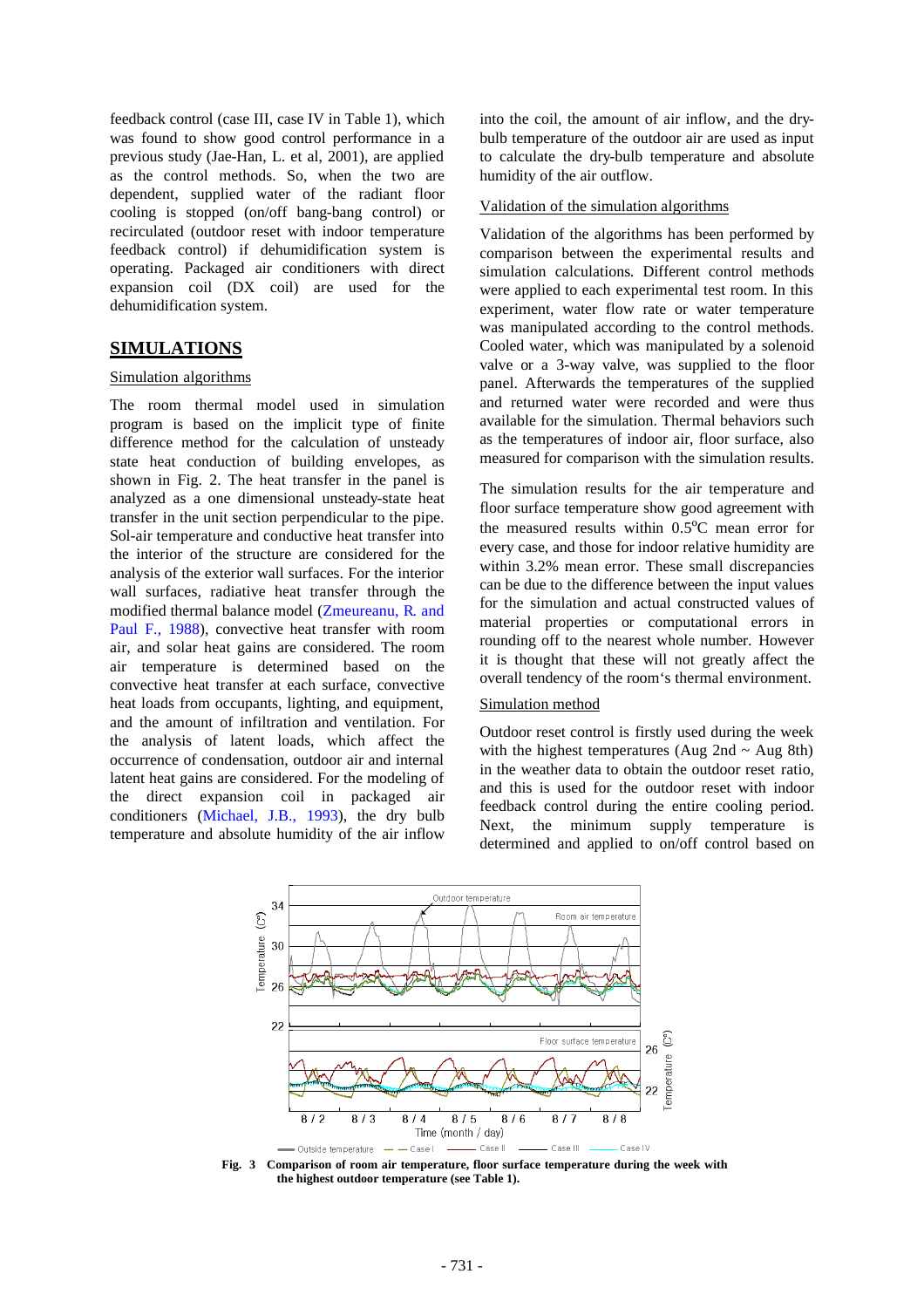the relationship between outdoor temperature and supply water temperature. The control methods for the floor panels are applied separately for the case where the radiant floor cooling system and dehumidification system are independent (case I, case III in Table 1), and the case where the cooling system is dependent on the dehumidification system (case II, case IV in Table 1).

|  | Table 1 Comparison of room air temperature, floor surface |
|--|-----------------------------------------------------------|
|  | temperature, and total operating time of packaged         |
|  | unit with DX coil.                                        |

|        | Room air temp.<br>$(^{\circ}C)$ |                                                           | Floor surface<br>temp. $(^{\circ}C)$ |            | Dew point<br>temp. $(^{\circ}C)$ |            | Total operating<br>time of packaged |                                                                  |
|--------|---------------------------------|-----------------------------------------------------------|--------------------------------------|------------|----------------------------------|------------|-------------------------------------|------------------------------------------------------------------|
|        |                                 | <b>AVG</b>                                                | SD                                   | <b>AVG</b> | <b>SD</b>                        | <b>AVG</b> | <b>SD</b>                           | unit (hr)                                                        |
| Case   |                                 | 26.0                                                      | 0.6                                  | 24.2       | 1.1                              | 21.4       | 1.7                                 | 6                                                                |
| Case   |                                 | 26.5                                                      | 0.5                                  | 24.9       | 0.9                              | 22.0       | 1.9                                 | 4                                                                |
| Case   |                                 | 26.0                                                      | 0.4                                  | 24.3       | 0.6                              | 20.9       | $2.2\,$                             | 3                                                                |
| Case   |                                 | 26.0                                                      | 0.4                                  | 24.3       | 0.6                              | 20.9       | $2.2\,$                             | 3                                                                |
| Case   |                                 | 26.1                                                      | 0.3                                  | 25.3       | 0.6                              | 22.8       | 2.4                                 | 299                                                              |
| * Case |                                 | Radiant floor cooling system (on/off control) is operated |                                      |            |                                  |            |                                     |                                                                  |
|        |                                 | independently of the dehumidification system.             |                                      |            |                                  |            |                                     |                                                                  |
| * Case | ÷                               |                                                           |                                      |            |                                  |            |                                     | Radiant floor cooling system (on/off control) is operated        |
|        |                                 | dependently on the dehumidification system.               |                                      |            |                                  |            |                                     |                                                                  |
| * Case |                                 |                                                           |                                      |            |                                  |            |                                     | Radiant floor cooling system (outdoor reset with indoor feedback |
|        |                                 |                                                           |                                      |            |                                  |            |                                     | control) is operated independently of the dehumidification       |
|        |                                 | system.                                                   |                                      |            |                                  |            |                                     |                                                                  |
| * Case |                                 |                                                           |                                      |            |                                  |            |                                     | Radiant floor cooling system (outdoor reset with indoor feedback |
|        |                                 |                                                           |                                      |            |                                  |            |                                     | control) is operated dependently on the dehumidification system. |

\* Case : Packaged unit is only used for room air temperature control.

## **RESULTS AND DISCUSSIONS**

#### Control stability of room air temperature

During the entire cooling period, the control yielded an error of around 1°C from the set temperature range, while successfully preventing condensation. However, when the on/off control is integrated with the dehumidification system (case II) as in Table 1, the discontinuance of supply water causes the average room air temperature (AVG) to increase about 1.5°C when the valve is closed. In particular, during the week with the highest temperatures, the room air temperature and floor surface temperature are higher than those for the other control methods by around 0.9°C (see Fig. 3). It may thus be inferred that on/off control may cause the room to become overheated for weather conditions of high temperature and high humidity. When the average room air temperatures are similar (case I, case III), the standard deviation for outdoor reset with indoor feedback control (case III) is lower by about 0.2°C compared to on/off control. (see Table 1)

### Condensation control of floor surface

In the result of applying the dehumidification system using direct expansion coils in order to control the floor surface condensation, condensation occurrence can be prevented by always keeping the room dew point below the floor surface temperature (see Fig. 3). The dehumidification system is mainly operated for a week when the highest air temperature was recorded. During this period, the dew point temperature of the room has an average of 22°C and 20°C in each case of on/off control (case I) and outdoor reset with indoor feedback control (case III). Outdoor reset with indoor feedback control shows more stability in the condensation control. In the cases with similar capability of control (case III, case IV), for the purpose of convenience in application, the case where the two systems are controlled independently (case III) can be considered to be more effective than the case where the two systems are influenced by each other.

#### Comparison of the operation time of PAC

In order to evaluate the electric energy consumption in the case of applying a dehumidification system to the radiant floor cooling, the operation time is compared between the cases where packaged air conditioner is used to control the condensation (case  $I \sim IV$ ) and to control the room air temperature (case V). In case V in Table 1, the compressor is controlled by the on/off method for the purpose of controlling the room air temperature, as in common in existing packaged air conditioners. When the air conditioner is applied to both radiant floor cooling and condensation control, the operation time is about 6hrs in on/off control (case I) and 3hrs in outdoor reset with indoor feedback control (case III), thus showing that the operation time of the air



**Fig. 4 Schematic diagram of test model.**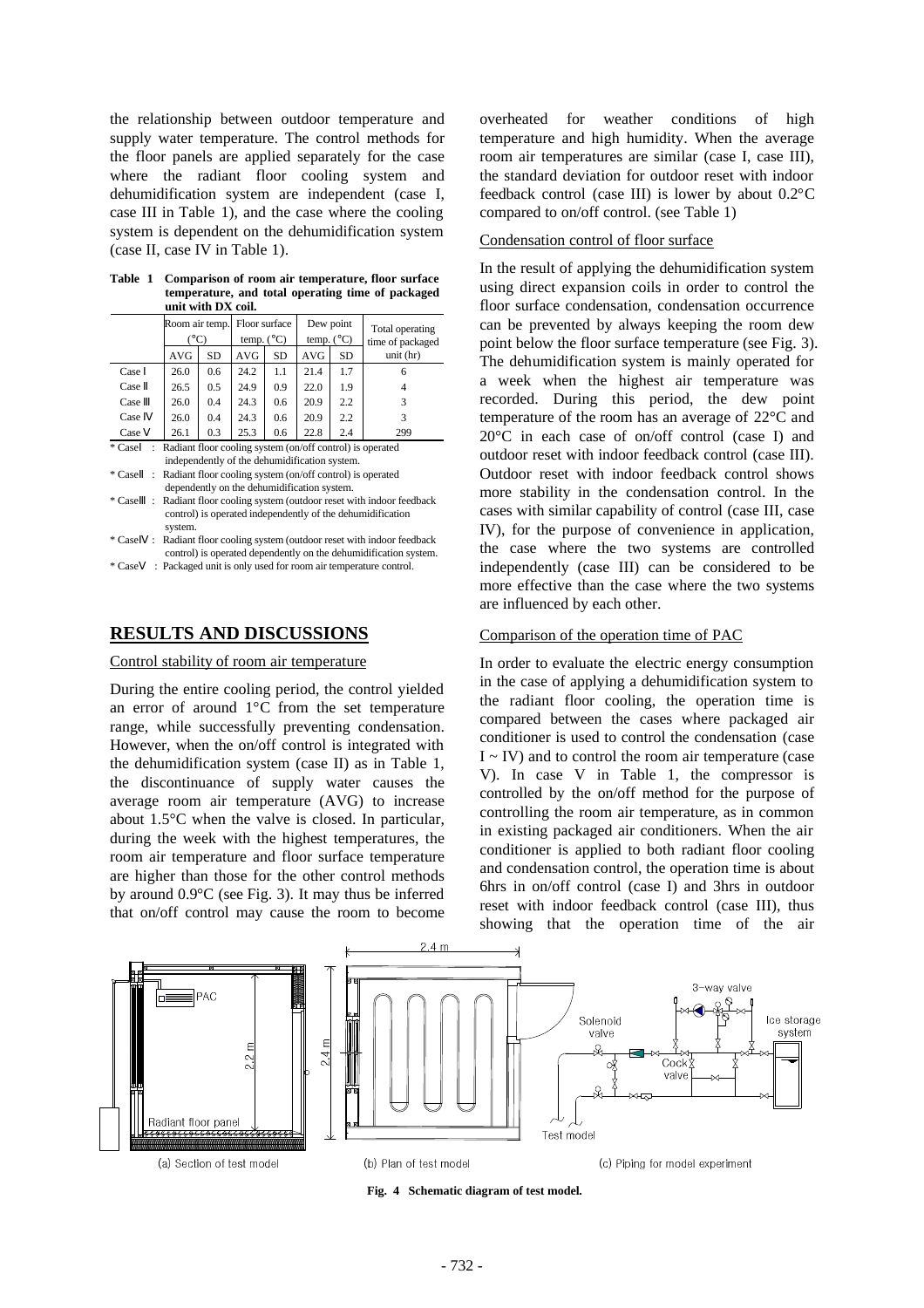conditioner can decrease largely in the summer. However, in order to totally appraise the energy consumption in the radiant floor cooling integrated with the dehumidification system, the energy consumption of the cooling sources for both floor panel and dehumidification should be totally considered during the whole cooling period.

# **MODEL EXPERIMENT**

The condensation partly occurring on the floor surface can be influenced by the vertical distribution of temperature, the humidity, and the horizontal distribution of the floor surface temperature in an actual space. Consequently, it is necessary that we analyze the factors related to condensation on the floor surface through experiments in which the control methods are applied. Thus for case III, where the control is most effective in the simulation, experiments are performed, where room air temperature and floor surface condensation are controlled, with the condition of sensible and latent heat loads changed. In the results, the stability of the control of room air temperature is examined, and the changes of control variables related to floor surface condensation is analyzed.

## Test model and equipment

Test room is built with the same K-value and the same floor structure as of an existing apartment building, which has the dimensions of 2.4m x 2.4m x 2.2m (see Fig. 4). In supplying the cold water of constant temperature for radiant floor cooling, an ice storage tank is used as cooling source, and the temperature of the cold water provided for the floor panel is readjusted as about 16.5°C by using platetype heat exchanger. The water is supplied for the floor panel by outdoor reset with indoor feedback control according to outdoor temperature and the room air temperature of the model space.

In order to measure the vertical distribution of room temperature, 5 T-type thermocouples are installed at intervals of 50cm, at the height of 10cm above the floor. The height where the room air temperature is controlled is 1.1m, the height at which room temperature controllers are generally installed. In order to analyze the distribution of the floor surface temperature according to cold water supply, T-type thermocouples are installed at 12 points. To control the floor surface condensation, the temperature of the upper surface of the floor where cold water is supplied is also measured.

## Experimental conditions and method

Room air temperature is controlled by adjusting the three-way valve through outdoor reset with indoor feedback control. In order to prevent the condensation of the floor surface, the compressor and fan of the packaged air conditioner are made to

be controlled independently of the operation of the floor panel with a safety factor of 1°C. Also, to study the reaction to the load change, sensible and latent heat are generated as described in Fig. 5.

**Table 2 Results of experiment according to the internal load conditions**

|                                                           | Sensible heat generation 30W |               |            |                 |  |  |
|-----------------------------------------------------------|------------------------------|---------------|------------|-----------------|--|--|
|                                                           | Room                         | Floor surface | Room air   | Outdoor         |  |  |
|                                                           | air temperature              | temperature   | Humidity   | air temperature |  |  |
|                                                           | $(^{\circ}C)$                | $(^{\circ}C)$ | (g/kg(DA)) | $(^{\circ}C)$   |  |  |
| AVG                                                       | 25.9                         | 23.4          | 13.6       | 25.5            |  |  |
| SD                                                        | 0.6                          | 0.5           | 0.4        | 2.9             |  |  |
| Max                                                       | 27.6                         | 24.4          | 14.2       | 29.5            |  |  |
| Min                                                       | 24.7                         | 22.5          | 13.0       | 19.1            |  |  |
|                                                           | Sensible heat generation 60W |               |            |                 |  |  |
| <b>AVG</b>                                                | 26.5                         | 23.6          | 13.7       | 26.2            |  |  |
| SD                                                        | 0.9                          | 0.5           | 0.8        | 3.1             |  |  |
| Max                                                       | 28.2                         | 24.4          | 15.9       | 30.5            |  |  |
| Min                                                       | 25.6                         | 22.5          | 11.2       | 19.7            |  |  |
| Sensible heat generation 60W & Latent heat generation 30W |                              |               |            |                 |  |  |
| <b>AVG</b>                                                | 26.8                         | 23.1          | 14.1       | 26.3            |  |  |
| SD                                                        | 0.8                          | 0.6           | 0.4        | 3.2             |  |  |
| Max                                                       | 28.2                         | 24.1          | 14.8       | 30.2            |  |  |
| Min                                                       | 25.1                         | 22.2          | 12.9       | 19.9            |  |  |

# **EXPERIMENTAL ANALYSIS**

## Stability of room air temperature control

As a result of analyzing the stability of the room air temperature control according to the load changes in the radiant floor cooling system integrated with the humidification, the averages of the room air temperatures(AVG) are  $25.9^{\circ}$ C,  $26.5^{\circ}$ C,  $26.8^{\circ}$ C as in Table 2. When the sensible heat of 30W is generated in the space, relatively small standard deviation (SD) is yielded. On the other hand, as the load increases, the control deviation of the room air temperature increases by some 50%, whose reason is as follows: In the case where the internal heat gain increases during the period when air temperature rises above 30°C as in Fig.5, as a result of fixing the lower limit of the supply water temperature, the floor panel cannot respond to cooling load immediately, and the space is overheated exceeding the set-point temperature (26 $^{\circ}$ C) by a maximum of 2 $^{\circ}$ C. Unless the lower limit of supply water temperature is fixed, the function of controlling the room air temperature may be more stable for cooling. However, because discomfort may occur owing to the drop of the floor surface temperature, auxiliary cooling facilities should be installed according to the amount of internal load. Particularly in cases where a packaged air conditioner is utilized for the purpose of cooling and dehumidification, a packaged air conditioner will be applicable easily by modifying the control algorithm.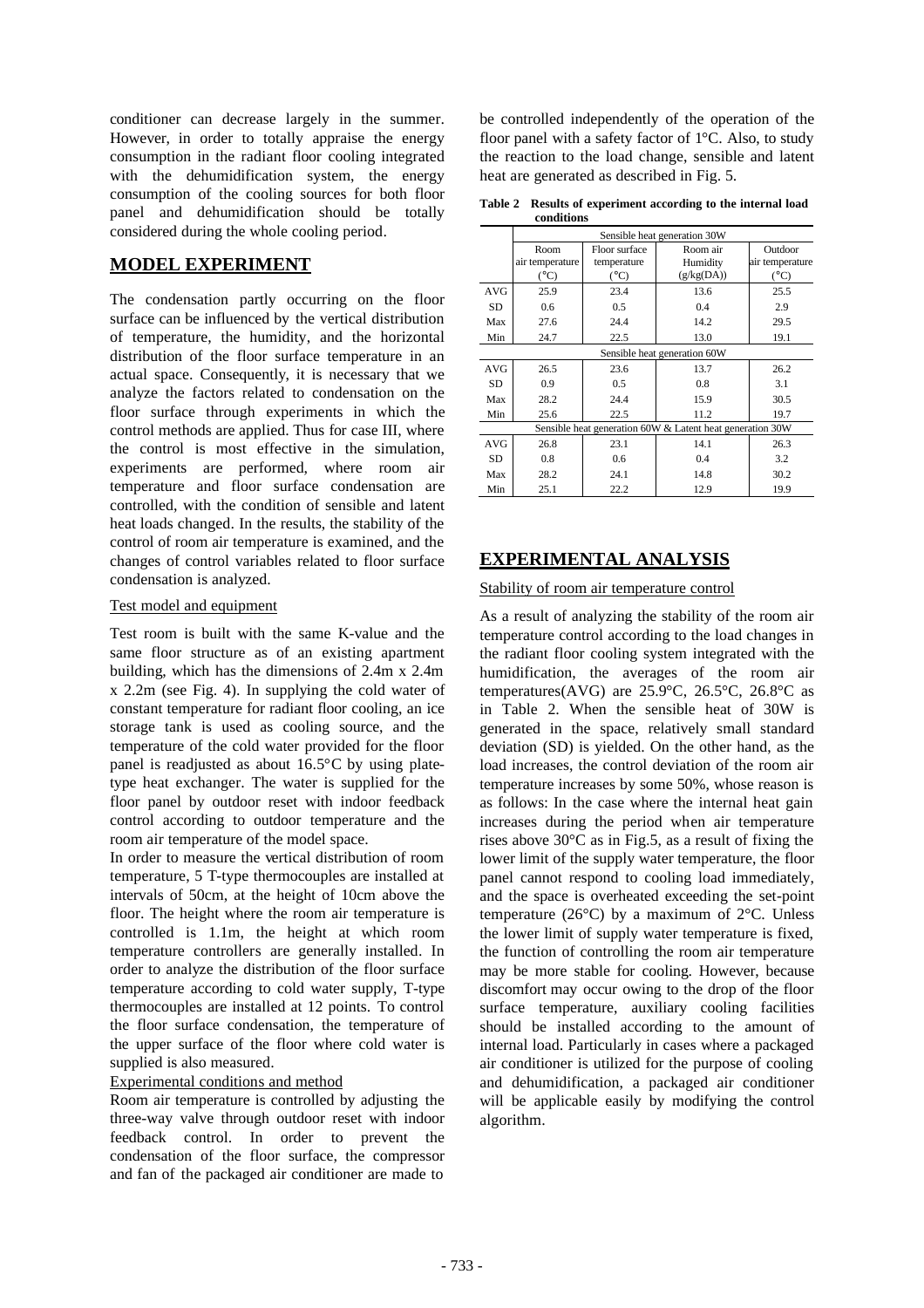

**Fig. 5 Experimental results in room air temperature, floor surface temperature, dew point temperature, and supplied and returned water temperatures according to the load schedule.**

In the case where internal heat gain during the nighttime is equal to the heat gain during daytime, despite the increasing internal heat gain of the room, overheating of the room does not occur, because the floor panel has been cooled down to about 22°C (see Fig. 5). So, it can be concluded that radiant floor cooling can be used properly in downtown apartments where the tropical night phenomenon frequently occurs, because of its characteristics of cooling storage.

### Analysis of condensation control variables

In order to control the condensation occurrence on the floor surface, the dehumidification system is controlled by measuring the temperature of the upper floor where cold water is supplied and applying a safety factor  $(1^{\circ}C)$  to room dew point. In the experiments on control methods, the floor surface temperature is kept at an average 23.5°C and at least 22.2°C in order to maintain the fixed room air temperature. The results show that the condensation on the floor surface does not occur, because the room dew point is controlled to an average 18.7°C and at most 21.2°C. These values are higher than those of simulation, because simulation results are obtained and analyzed throughout the whole cooling period. So, the average of the floor surface temperature is about 0.8°C less than the results of the simulation.

The vertical difference of the room air temperature is an average 2.1°C and maximum 2.9°C, as described in Table 3. Therefore local discomfort due to the vertical difference of room air temperature is not thought to be significant, because the vertical distribution is kept lower than the value proposed by the study on comfort (ASHRAE, 1992, Olesen, B.W., 2002).

| Table 3 | Difference of room air temperature, floor surface |  |       |
|---------|---------------------------------------------------|--|-------|
|         | temperature, supplied and returned                |  | water |
|         | temperature, and indoor air humidity              |  |       |

| temperature, and muotran numidity |             |               |                    |            |  |
|-----------------------------------|-------------|---------------|--------------------|------------|--|
|                                   | Room air    | Floor surface | Difference between | Indoor air |  |
|                                   | temperature | temperature   | supply and return  | humidity   |  |
|                                   | difference  | difference    | water temperature  | difference |  |
|                                   | °C)         | °C)           | °°C                | (g/kg(DA)) |  |
| <b>AVG</b>                        | 2.1         | 2.0           | 1.6                | 0.15       |  |
| SD.                               | 0.4         | 0.7           | 0.9                | 0.18       |  |
| <b>MAX</b>                        | 2.9         | 3.2           | 6.2                | 1.9        |  |
| <b>MIN</b>                        | 1.3         | 0.8           |                    |            |  |

The difference of indoor air humidity is an average 0.15g/kg(DA), maximum 1.9g/kg(DA), which makes a slight difference from the actual value(average 13.7g/kg(DA)). In the results, the indoor humidistat is assumed to be installed at the same height as of the existing thermostat.

The difference of floor surface temperature is an average 2.0°C, maximum 3.2°C, and a plot of this result with regard to the difference between supplied and returned water temperature is as Fig. 6. Local discomfort due to the drop of floor surface temperature is not thought to occur, because the overall distribution of floor surface temperature is kept higher than the minimum 22°C, if the condensation occurrence is controlled by the lowest floor surface temperature and room dew point. As regards the floor panel design, the acceptable difference in supplied water is a maximum 3~4°C, taking account of permissible temperature differences in the refrigerator and heat loss in pipes. If the difference exceeds the maximum, the amount of supplied water, and the sizes of the pipes and pumps applied for heating should be reexamined.

In case A of Fig.7, the dew point temperature in the model space has the lowest value (15.8°C). In this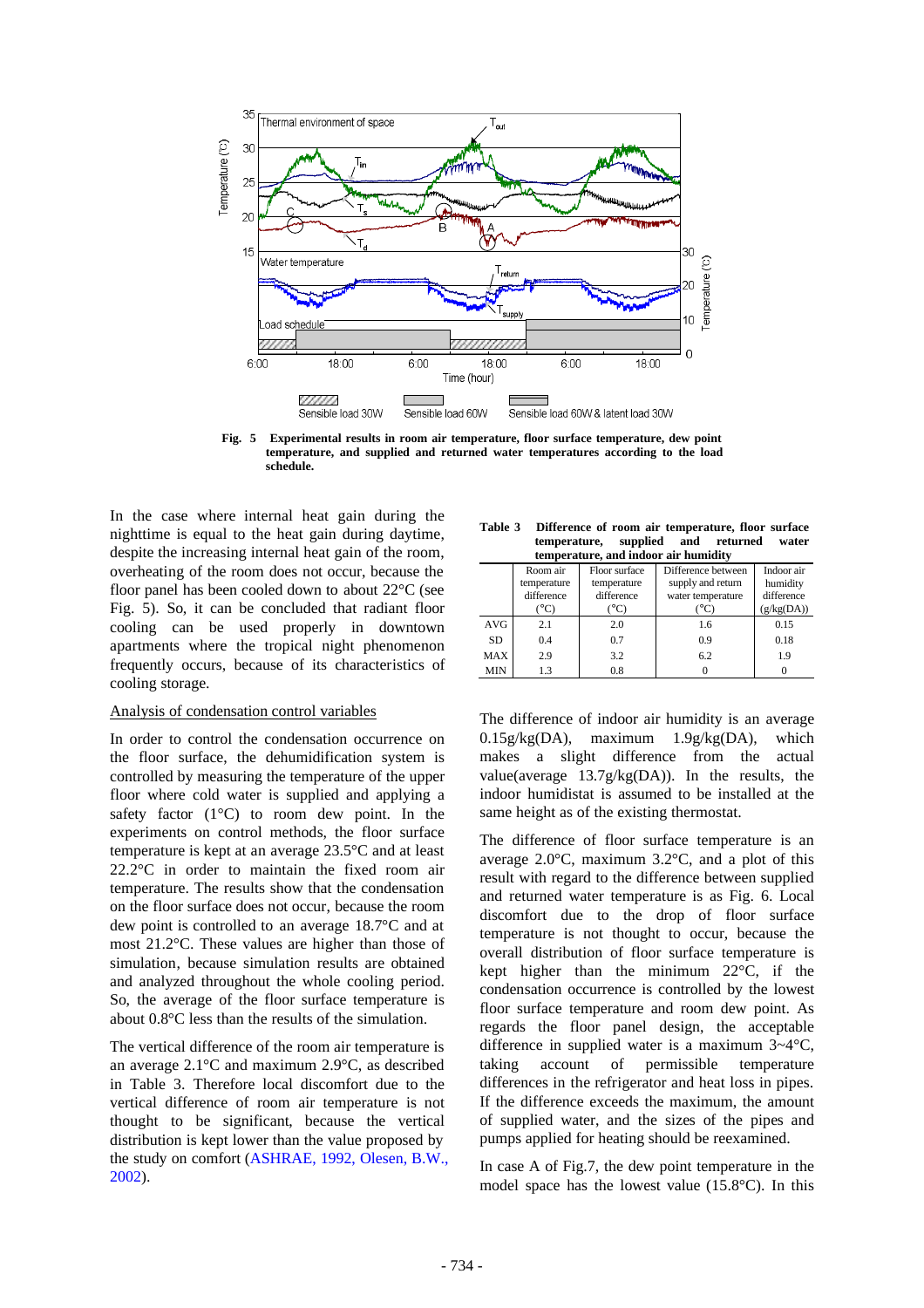

case, the absolute humidity in the model space decreases due to the operation of the dehumidification system in the previous time step. Thus floor surface temperature is maintained at 22.9°C owing to the time lag caused by thermal storage effect. In case B, the dew point temperature has the average value (18.2°C), and there is no operation of the dehumidification system. The room air temperature is kept stable at 26.3°C, with the floor surface temperature at 23.4°C. In case C, the dew point temperature has the highest value (21.1°C). Even though the room air temperature and floor surface temperature are kept high at 27.5°C and average 24.1°C respectively, the dehumidification system is operated because the floor surface temperature of the pipe inlet part goes below minimum 22.1°C. In other words, while radiant floor cooling controls room air temperature with about two hours of time lag, the dehumidification system has little influence on the control of room air temperature due to its rapid control over condensation according to the difference between dew point temperature and the temperature of the upper floor where water is supplied. The cooling and humidification system is thought not to bring about over-cooling, because the dehumidification system is operated when room air temperature is higher than the set-point temperature.

## **CONCLUSIONS**

In this study, to apply the dehumidification system to the radiant floor cooling system, control factors and methods are analyzed and suitable control methods are selected through simulations and the applicability of control methods is estimated through model test.



**Fig. 7 Profiles in vertical room temperature, floor surface temperature, dew point temperature, and room air humidity.** 

Summarized results of this study are as follows.

- (1) Condensation occurrence on a floor surface is controlled by applying the dehumidification system to the radiant floor cooling, deciding whether to operate the system or not according to the floor surface temperature and the dew point temperature of room, and regulating the humidity of the air supplied to room.
- (2) In the case of combining the outdoor reset with indoor feedback control and the dehumidification system, the control deviation of indoor temperature is lower by 0.9°C and the control deviation of floor surface temperature is lower by 0.4°C compared with the on/off control. Moreover, the operating time of the dehumidification system for the control condensation decreases to one half.
- (3) As a result of model experiments that applied the dehumidification system to the radiant floor cooling system, the room temperature is kept at average 25.9~26.8°C. However, overheating of about 2°C occurs, by setting the minimum of the supply water temperature. Considering the local discomfort caused by a decrease in the floor surface temperature, it is needed to establish an auxiliary cooling device. When a packaged air conditioner (PAC) is used as a dehumidification system, correcting control algorithm is helpful for the easier application. And, by time lag characteristics according to the cooling of the floor panel, the radiant floor cooling is appropriate for the application to an urban apartment house in which tropical night phenomenon occurs frequently.